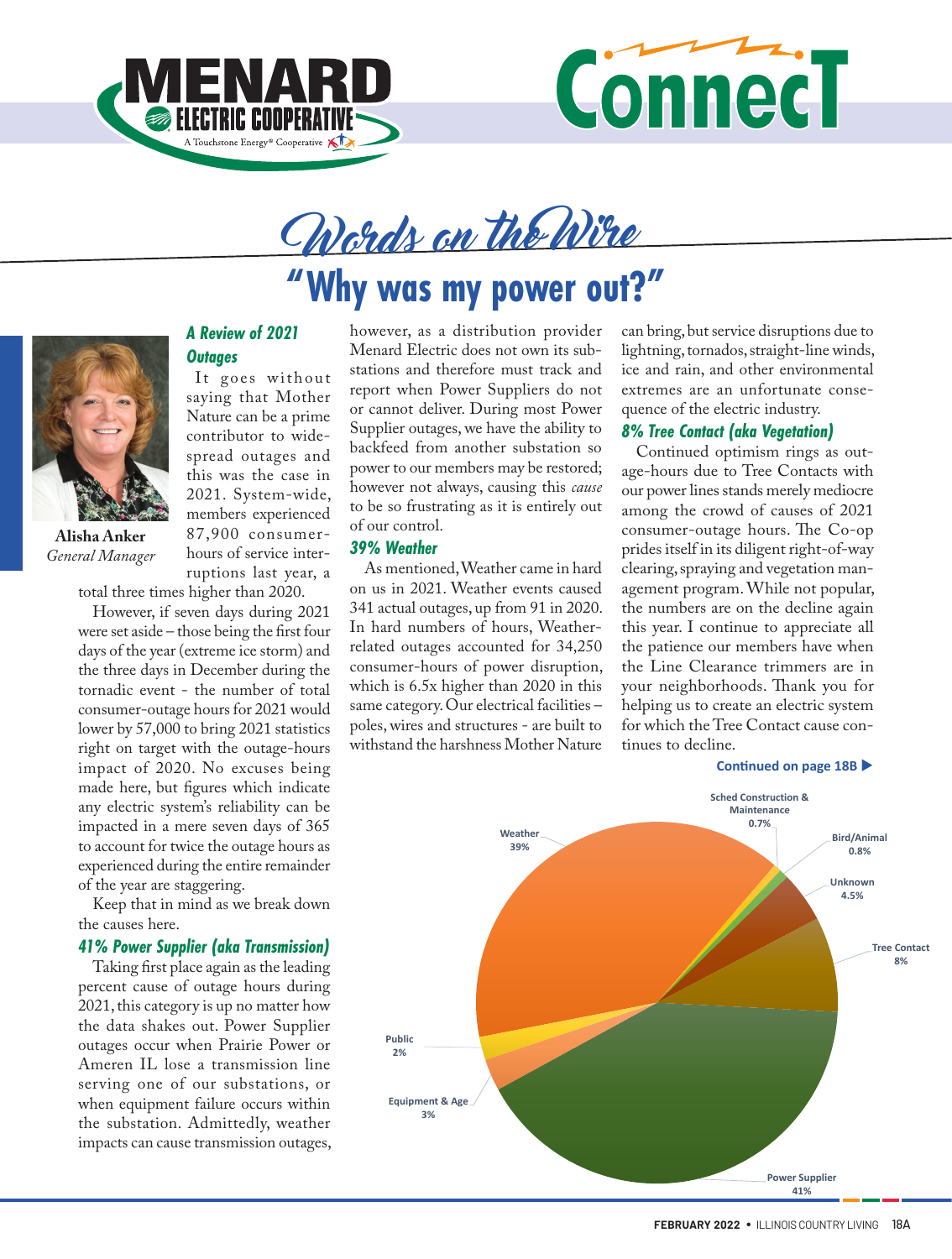

#### **Continued from page 18A**

#### *4.5% Unknown*

Entering the *cause* of each outage is required before a Lineman can Close an outage ticket, and a fair amount of diligence is taken to report accurately. However, many times the Linemen are simply left questioning the root cause themselves. I call these the Gremlins -- tough to describe as they become the buffet from which conspiracy theorists prefer to dine. Believe it or not, these remain a mystery.

#### *3% Equipment and Age-Related Failure*

The one bright note for 2021 was the significant reduction in outages *caused* by Equipment and Age-Related Failures – so much so that these categories are re-coupled this year after being separated for 2020 reporting. True to the numbers, Equipment and Age outages were down by one-half over last year. These represent the general wear-andtear, not to mention advanced age, of a subset of our electrical infrastructure. Each year we work to rebuild approximately 3-5% of our system's miles so it is good to see this cause reducing.

#### *2% Public & Member Accidents*

This safety-related category is one we pray will continue to reduce year over year. Down by 20% over 2020 were outage-hours related to vehicles, farm machinery, and other equipment making contact with our electric lines. Please be alert when navigating near power lines and always remember to look up as these contacts can be not only detrimental to the electric system but also to the equipment and/ or its operator.

#### *0.8% Animals*

Coming in near last again this year as a percent cause of outage hours, and in terms of actual numbers of and outages due to animals, we are happy to report those critters lost due to contact with power equipment continues to decline. Some claim the reduction in trees and vegetation near our lines helps this cause to also be reduced. I tend to agree as we all know critters like to launch themselves from branch to branch, sometimes leading to their climb-and-snoop behavior around our

### **"Weather came in hard on us in 2021."**

electric poles and transformers. For all others, we do attempt to deter them with the installation of shields and guards, for their protection as well as that of the electrical devices.

#### *0.7% Scheduled Construction & Maintenance*

Finally, during a very small number of hours last year (~20), members were without power for the sake of scheduled construction and maintenance. We do our best to alert members ahead of time of these events so that the impact to your daily lives is not further disrupted. This cause does come with our sincere apologies and we do appreciate your patience while our crews work safely to make needed repairs.





This month we move back into the kitchen to test the energy usage of the office microwave. First patented in the 1940s, the microwave oven didn't come into affordable vogue until the 1980s. Now, these innovative appliances are a mainstay in any kitchen, so much so that

> most office settings have multiple units to accommodate the train of employee lunchtime leftover reheats.

> Our microwave is a Sharp 1.8-cu ft model with a 15-inch carousel turntable and 10 power levels. An LED clock/counter provides time of day and cook time indication. Plenty of one-touch buttons are available to

drive the warm-up, but let's be honest – anyone using more than the +30 Sec button is striving for Top Chef status.

Standing by on the counter looking pretty, this unit pulled 2.0 watts/hr to maintain the clock feature. Measured for a month, the minimum energy usage is therefore just shy of 1,500 watt-hours, an \$0.18/mo cost for ready convenience. During any cooking time, the power level 10 default setting drew 1,600 watts of power demand. Check the label on your model at home to determine the cook power rating for your appliance. Generally, power requirements for a microwave range from 850 to 1,800 watts.

Throughout the test month, usage of course varied based on several factors, including number of workdays, employee appetite and meal choice. At the end of the test period, this small appliance pulled 12,500 watt-hours of energy during the month, amounting to a \$1.55/mo cost.

*Korner Recommendation:* Every model varies of course, however when compared to the alternative re-heating option of a conventional oven which requires twice the power demand and cook times tenfold that of a microwave oven, the choice is simple … stick with convenience and efficiency.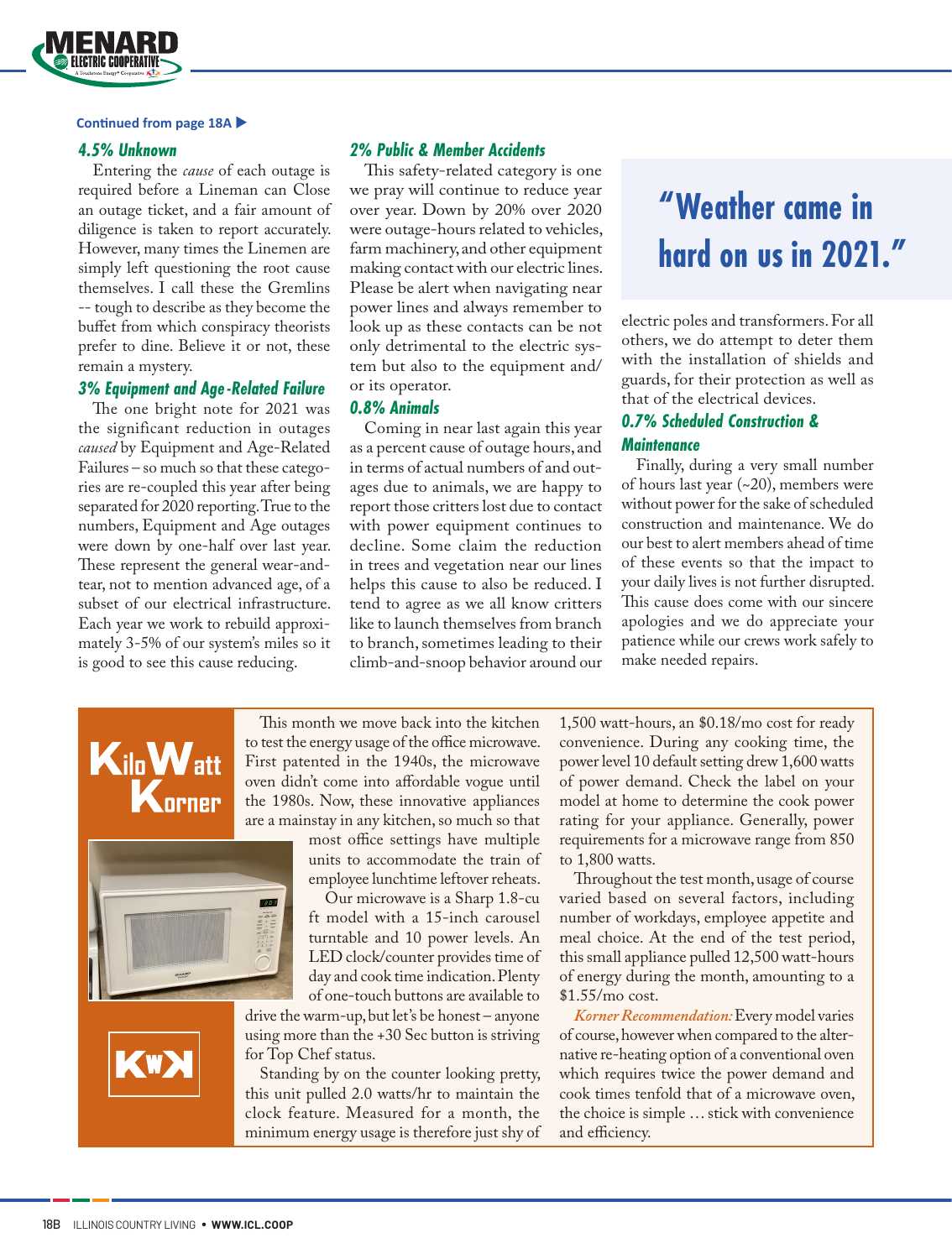

### **Five ways to save energy when working from home**

#### **1) Use a smart power strip.**

Plugging in frequently used devices, like computers, monitors and routers, to a smart power strip ensures they are not drawing power when not in use.

#### **2) Unplug your least-used equipment.**

Unplug the least-used electronics and devices, such as printers and scanners, since many of them draw energy even when not in use.

#### **3) Choose ENERGY STAR-certified office equipment.**

Computers, monitors, imaging equipment and other electronics that receive the ENERGY STAR rating include power

### **Five safety tips for your home workshop**

#### *1) Wear safety gear, glasses & gloves*

Dress appropriately. Avoid loose clothing and never wear dangling jewelry or scarves. Roll up your sleeves or choose ones that are tight against your skin. Closed-toe shoes are a must, and steel-toed boots are recommended.

Safety glasses are necessary 100% of the time. Gloves are fine for handling materials but take them off before reaching for a belt sander or scroll saw to minimize the risk of them getting caught.

#### *2) Observe electrical safety*

Inspect all power tools and cords for loose plugs, exposed wires or worn insulation. Fires are one of the top dangers when working with electric gear, especially if you have combustible materials around, such as sawdust.

If you must use an extension cord, choose one heavy-duty (appropriately rated) cord and keep it untangled and out of the way; when you are finished, unplug everything and put it away.



#### *3) Keep your workshop clean*

Anything on the floor is a tripping hazard. Anything cluttering up a worktable introduces obstacles that can get caught in a saw or drill mechanism or block your ability to move a project safely. Byproducts of do-it-yourself work such as sawdust, cast-off nails and screws, and rags or brushes with potentially combustible or hazardous fluids on them, increase the risk of fires and projectiles.

management features to make saving energy easy, and most are designed to run cooler and last longer. Look for the ENERGY STAR label when buying new.

#### **4) Flip the switch and use natural light instead.**

Open blinds, curtains and other window coverings to take advantage of natural light and additional warmth from the sun.

#### *5) Lower the thermostat.*

Turn the thermostat down a couple degrees during the day to reduce energy use and save money. The Department of Energy recommends setting the thermostat to 68 degrees or cooler during winter months.

#### *4) Keep tools in good condition*

Everything works better if you have clean, sharp and well-lubricated tools. A dull saw blade brings a much higher chance of injury than a sharp one. It is less likely to cut smoothly through the wood or other material and more likely to kick back and cut you. Dull saws, routers or drill bits also run the risk of breaking during use. Use appropriate lubrication, such as WD-40 or others specifically created for power tools.

#### *5) Know your limits*

If you have a lot of experience as a doit-yourselfer, there are projects you can tackle from memory. However, approach anything new as if you are a beginner for maximum workshop safety. Read instructions. Look up reputable guide videos to refresh skills or learn new. Recognize when you are in over your head and leave those projects to the professionals.

*For more information about electrical safety, visit SafeElectricity.org.*

### **Energy Efficiency** Tip of the Month

About 30% of a home's heating energy is lost through inefficient windows. Caulk and weatherstrip all windows to seal air leaks. When running your home heating system, lock all operable windows to

ensure the tightest seal possible.

*Source: Dept. of Energy*

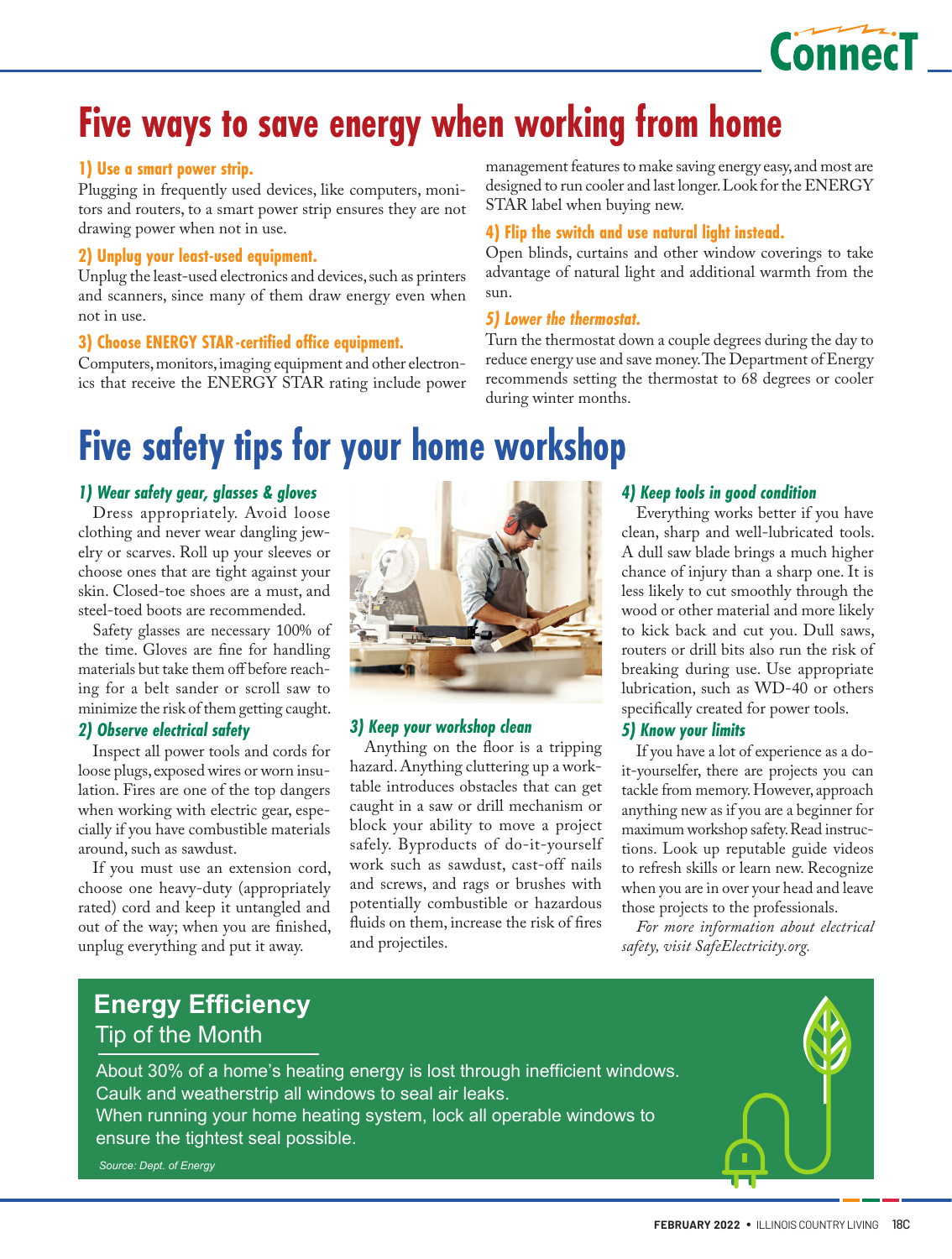## **Board highlights**

#### **For full minutes visit menard.com or contact the office.**

#### **November 30, 2021**

**ELECTRIC COOPERATIVE** 

- All Directors present; also Manager of Accounting & Information Systems Chris Hinton, Director of Accounting & Finance Brian Hartsock, General Manager Alisha Anker & Attorney Charles Smith.
- Reviewed 2022 Financial Budget. Co-op will not request waiver for Revenue Deferral Plan 2017-2027 for 2021; co-op will request waiver under Plan for 2022.
- Adopted Resolution to re-adopt Executive Compensation Program under IRC Section 457.
- Anker reviewed monthly & YTD financial operating report, balance sheet & financial trends. Operating margins YTD as of 10/31 were \$2,538,211 compared to \$2,031,263 last year; equity at 45.46%; 12-mo TIER 3.55 & DSC 1.96.
- Reviewed Member Svs report w 226 generated cut-off tickets and \$359.31 in write-offs for the month.
- Reviewed Operations report w/72 incidents; longest outage 358 minutes, downed pole/ wind storm; largest outage 236 members, 12 min., scheduled to switch circuits on Athens Blktp.
- Voted to contribute \$500 to CFC Integrity Fund.
- Board entered into executive session; reconvened.
- Next mtg 12/28/21

### **Congratulations**

**Treasurer Dennis Ryan** has earned his Director Gold Credential through the National Rural Electric Cooperative Association (NRECA). According to NRECA, earning the Director Gold Credential is the hallmark of a committed electric cooperative Director. It helps drive professional self-confidence and demonstrates a Director's commitment to continuing education to members, regulators and elected officials.

**General Manager Alisha Anker** serves on the Board of Directors of our wholesale energy provider Prairie Power, Inc. (PPI). In December she was elected to represent PPI as their Director on the Board of Directors of the Association

of Illinois Electric Cooperatives for the term  $12/21 - 07/23$  (this finishes the term of the retiring PPI Director).

**Forester Ross Cloninger** earned his Commercial Applicators license and **Engineering Manager Brady Smith, P.E.**, achieved his Commercial Operators license from the Illinois Department of Agriculture to use pesticides as part of their employment. The licenses permit Cloninger to be responsible for any purchasing, storage, handling, use of pesticides and supervision of licensed operators; Smith is permitted to use pesticides under an applicant's supervision. The licenses are valid for three years.

# *Pay the easy way! Pay Automatically with a Credit/Debit Card or Checking/Savings Account*

Eliminate the worry of mail delays or forgetting to pay online or by phone by paying your bill automatically through your bank account or credit card on the 10th, 17th or 24th of each month.

**Download the form at: www.menard.com/waystopay** 

You will still receive a bill each month telling you the amount to be deducted on your chosen date. To pay a consistent amount each month combine this option with our Budget*Wise*  program. You can also sign up online to receive email notification when your bill is ready and to select paperless billing if desired.

*See page 6 for details on our Youth to Washington Scholarships*

**1-800-872-1203 info@menard.com** **14300 State Hwy 97 PO Box 200, Petersburg, IL 62675** **www.menard.com facebook.com/MenardElectric**

*This institution is an equal opportunity provider and employer.*